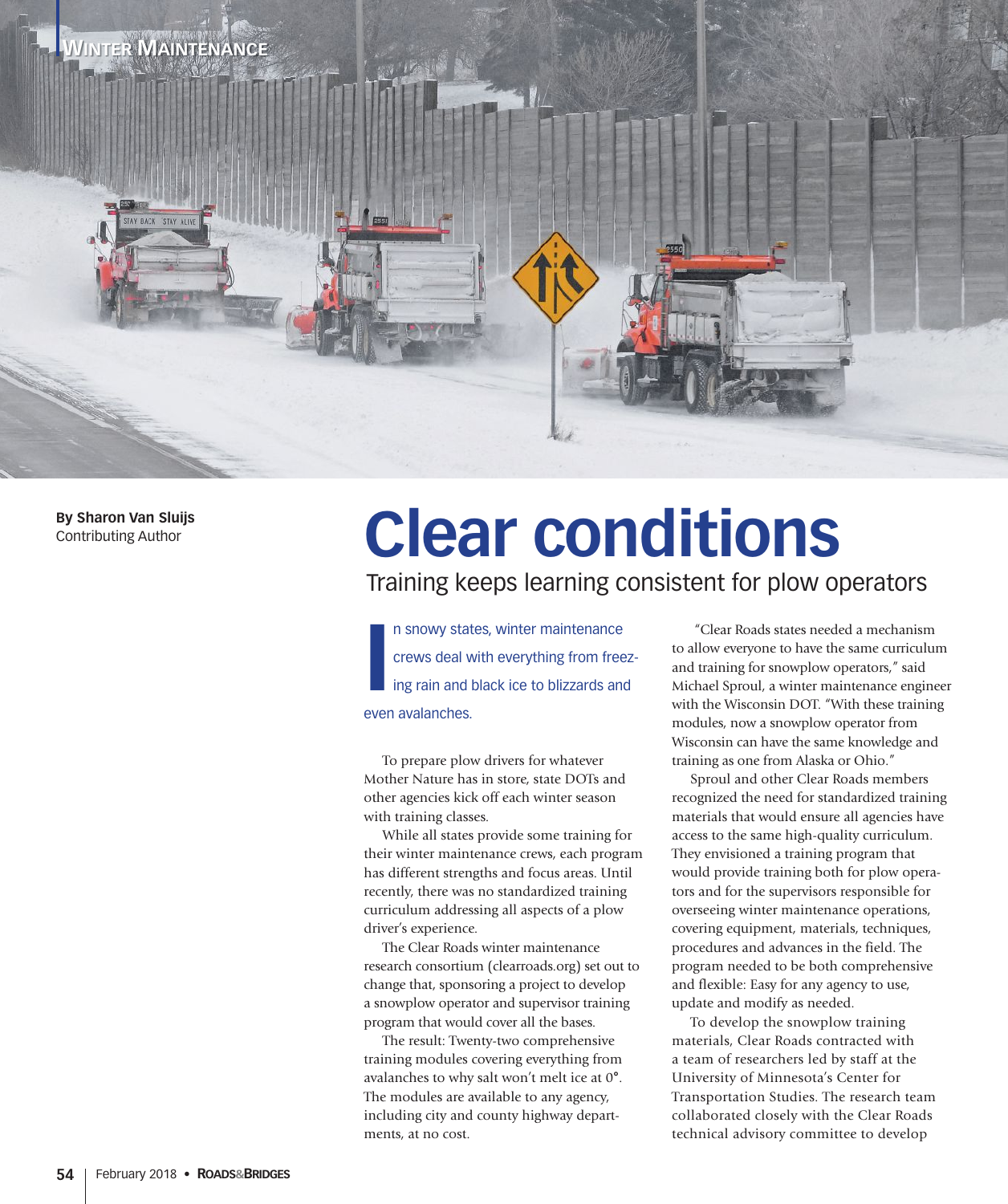the 22 modules, which contain more than 1,300 presentation slides and provide over 42 hours of training materials.

To create the modules, the researchers first examined existing training programs for snowplow operators and supervisors, including courses from state DOTs and computer-based training modules offered by the American Association of State Highway & Transportation Officials.

Next, the researchers went straight to the source: Plow drivers and supervisors with decades of experience clearing snowy roads. Clear Roads committee members also contributed specialized knowledge; Colorado DOT's David Wieder collaborated on the avalanche management module, while Cliff Spoonemore of the Wyoming DOT offered his expertise on drift control.

Each module in the Clear Roads training program contains two modes: one for operator training and one for supervisor training. The 22 modules can be used as a complete package or individually, and can be customized and edited. Most modules take 90 to 120 minutes to teach.

"The program is completely flexible to meet states' needs," explained Connie Fortin of Fortin Consulting, the modules' lead author. "An instructor can use the materials to present short partial-day classes, or modules can be grouped into multiple-day trainings in a classroom setting."

Along with a PowerPoint presentation file, each module includes plenty of teaching aids, including an instructor's guide with detailed directions, notes, resources, references and suggested activities, as well as skills tests for students. "The modules give very explicit instructions for the instructor," said Project Coordinator Ann Johnson, a teaching specialist with the University of Minnesota. "Even the most novice presenter will be able to teach these modules."

The "Science of Freeze Point Depressants" module includes videos as well—a key feature for some agencies. At the Pennsylvania DOT, staff have incorporated the modules' videos, presentations and skills tests into the department's existing winter operator training materials. "Having quality-edited videos in our winter operator training enhances our ability to convey snow-removal techniques and ideas to our operators," said Jon Fleming, chief of Pennsylvania DOT's Maintenance Technical Leadership Division. "The videos help us get across ideas that may be missed with text-only PowerPoint presentations."





**Training modules on the practical aspects of winter maintenance operations such as plow operation, prewetting techniques, anti-icing tactics and understanding ice formation can aid all operators.**

## **Following procedures**

The training modules cover several broad areas:

- Equipment and materials;
- Principles of weather and ice;
- Safety;
- Environmental concerns; and
- Winter maintenance management.

The "Plowing Procedures" module covers snowplowing in great detail, from basic to complex procedures. The module includes guidance for one- and two-person plowing operations and various plow configurations (nose plows, reversible and one-way plows, right wing only, left wing only, double wing and underbody plows); information on echelon/gang plowing and tandem plowing techniques and strategies; recommendations for plow speeds and actions in white-out

conditions; and plowing tips from experienced drivers.

The other two modules covering equipment—trucks and spreaders (including controllers and calibration)—are just as thorough. Five modules on materials usage cover deicing materials and how to use them most effectively, as well as prewetting, brine production and anti-icing.

Training modules on practical science address topics such as ice formation, freezing point depression, bridge frost and deicers in the environment. "Principles of Ice Formation" examines the mechanism of traffic compaction, and describes the creation of snowpacked ice, black ice, snow glaze, blow ice and freezing rain—forms of hazardous road ice that scare so many winter drivers the most. "Science of Freeze Point Depressants" makes clear why sodium chloride alone does not work well as a deicer below 15°. "Weather Basics" delves into